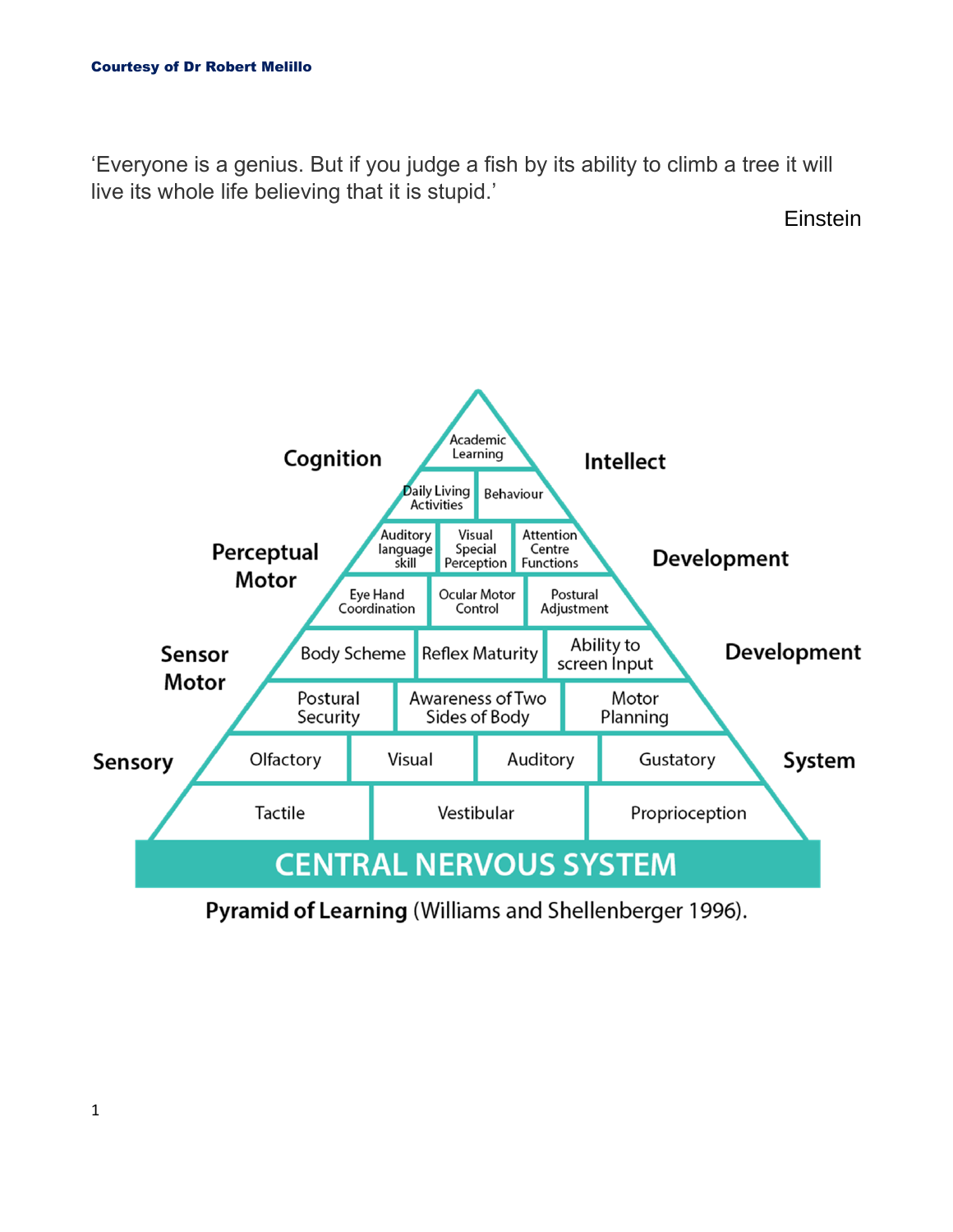#### **CHECKLIST**

#### **CHARACTERISTICS OF A RIGHT BRAIN**

#### **MOTOR CHARACTERISTICS** *Clinicians Use only* **Start of 4 8 12 Program wks wks wks** Clumsiness and an odd posture  $\Box$  $\begin{array}{cccccccccccccc} \Box & \Box & \Box & \Box & \Box \end{array}$  $\Box$ Poor coordination  $\Box$  $\Box$  $\Box$ Not athletically inclined and has no interest in popular  $\Box$  $\Box$  $\Box$  $\Box$   $\Box$ childhood participation sports Low muscle tone – muscles seem kind of floppy  $\Box$  $\Box$   $\Box$  $\Box$  $\Box$ Poor gross motor skills, such as difficulty learning to  $\Box$  $\Box$  $\Box$   $\Box$ ride a bike and/or runs and/or walks oddly  $\Box$  $\overline{\phantom{a}}$  $\Box$   $\Box$ Repetitive/stereotyped motor mannerisms (spins in circles,  $\mathcal{L}(\mathcal{A})$ flaps arms)  $\Box$ Fidgets excessively  $\Box$  $\Box$  $\Box$  $\Box$  $\Box$  $\Box$ Poor eye contact  $\overline{\phantom{a}}$  $\mathcal{L}_{\mathcal{A}}$ Walks or walked on toes when younger  $\Box$   $\Box$  $\Box$   $\Box$

Total \_\_\_\_\_\_\_\_

 $\Box$   $\Box$  $\Box$   $\Box$  $\Box$   $\Box$  $\Box$   $\Box$  $\Box$  .  $\Box$  $\Box$   $\Box$  $\Box$   $\Box$ 

 $\Box$   $\Box$  $\Box$   $\Box$ 

 $\Box$   $\Box$ 

### **SENSORY CHARACTERISTICS**

| Poor spatial orientation-bumps into things often               |  |
|----------------------------------------------------------------|--|
| Sensitivity to sound                                           |  |
| Confusion when asked to point to different body parts          |  |
| Poor sense of balance                                          |  |
| High threshold for pain - doesn't cry when gets a cut          |  |
| Likes to spin, go on rides, swing, etc. – anything with motion |  |
| Touches things compulsively                                    |  |
| A girl uninterested in makeup or jewelry                       |  |
| Does not like the feel of clothing on arms or legs; pulls      |  |
| off clothes                                                    |  |
| Doesn't like being touched and doesn't like to touch things    |  |
|                                                                |  |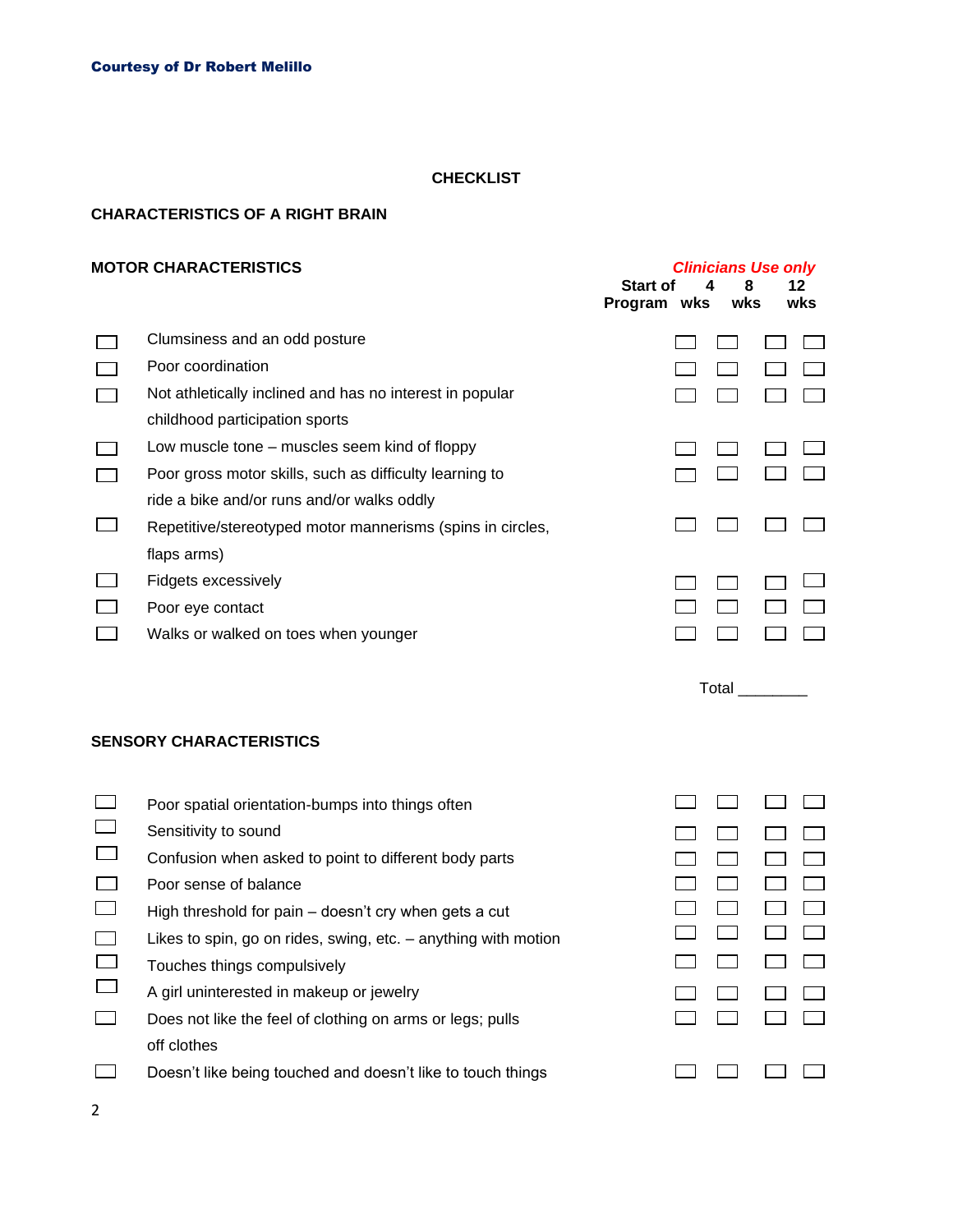| Incessantly smells everything                                                     |       |  |  |  |  |
|-----------------------------------------------------------------------------------|-------|--|--|--|--|
| Prefers bland foods                                                               |       |  |  |  |  |
| Does not notice strong smells, such as burning wood, popcorn,                     |       |  |  |  |  |
| or cookies baking in the oven<br>Avoids food because of the way it looks          |       |  |  |  |  |
| Hates having to eat and is not even interested in sweets<br>Extremely picky eater |       |  |  |  |  |
|                                                                                   | Total |  |  |  |  |

# **EMOTIONAL CHARACTERISTICS**

| Spontaneously cries and/or laughs and has sudden          |  |  |
|-----------------------------------------------------------|--|--|
| outbursts of anger or fear                                |  |  |
| Worries a lot and has several phobias                     |  |  |
| Holds on to past "hurts"                                  |  |  |
| Has sudden emotional outbursts that appear overreactive   |  |  |
| and inappropriate to the situation                        |  |  |
| Experiences panic and/or anxiety attacks                  |  |  |
| Sometimes displays dark or violent thoughts               |  |  |
| Face lacks expression; doesn't exhibit much body language |  |  |
| Too uptight; cannot seem to loosen up                     |  |  |
| Lacks empathy and feelings for others                     |  |  |
| Lacks emotional reciprocity                               |  |  |
| Often seems fearless and is a risk taker                  |  |  |
|                                                           |  |  |

# **BEHAVIORAL CHARACTERISTICS**

**Thinks logically** 

 $\Box$  Often misses the gist of a story

 $\Box$  Usually the last to get a joke



Total \_\_\_\_\_\_\_\_\_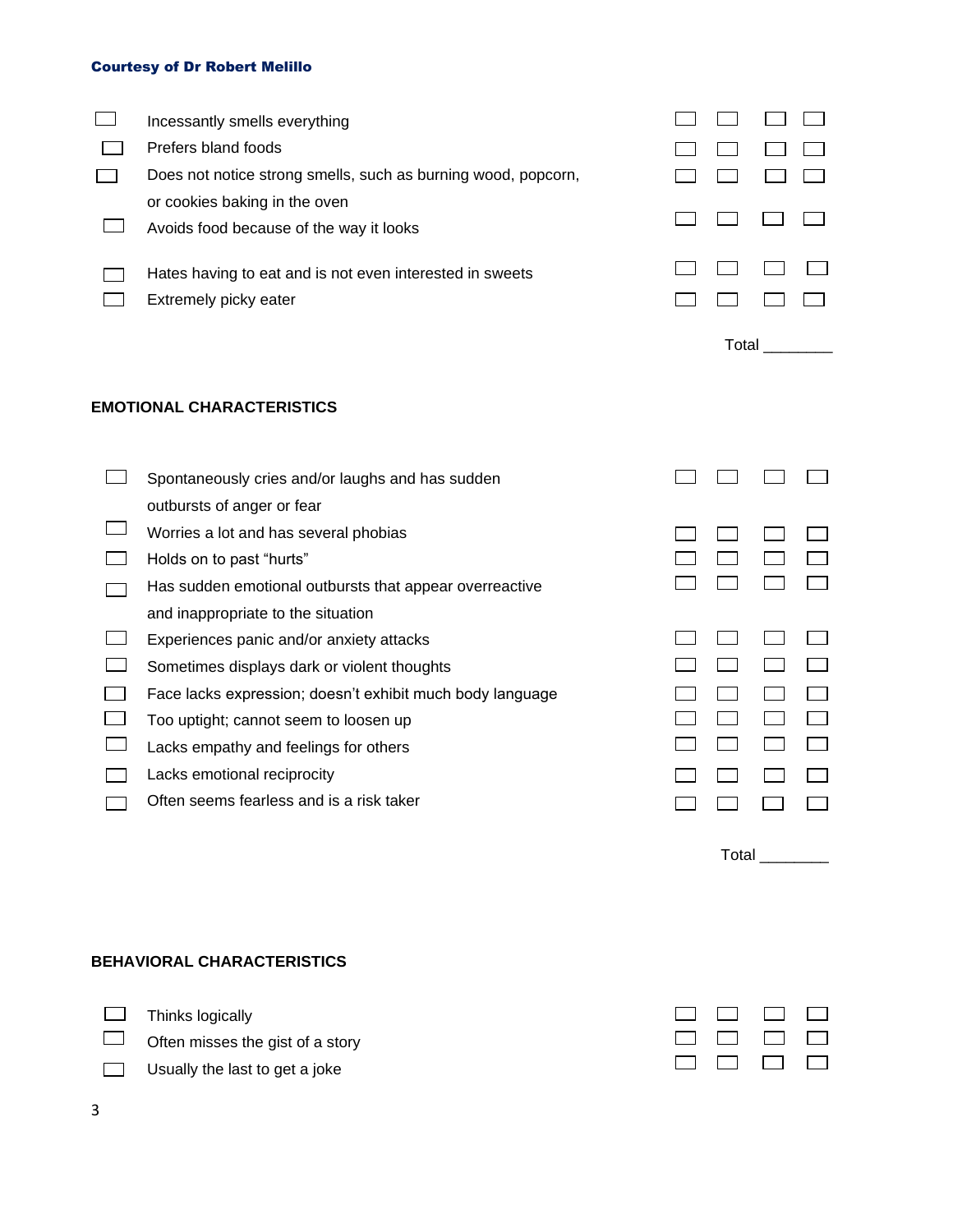| Gets stuck in set behavior; can't let it go                    |  |  |
|----------------------------------------------------------------|--|--|
| Lacks social tact and/or is antisocial &/or socially           |  |  |
| isolated                                                       |  |  |
| Poor time management; is always late                           |  |  |
| Disorganized                                                   |  |  |
| Has a problem paying attention                                 |  |  |
| Is hyperactive and/or impulsive                                |  |  |
| Has obsessive thoughts or behaviors                            |  |  |
| Argues all the time and is generally uncooperative             |  |  |
| Exhibits signs of an eating disorder                           |  |  |
| Failed to thrive as an infant                                  |  |  |
| Mimics sounds or words repeatedly without really               |  |  |
| understanding the meaning                                      |  |  |
| Appears bored, aloof, and abrupt                               |  |  |
| Considered strange by other children                           |  |  |
| Inability to form friendships                                  |  |  |
| Has difficulty sharing enjoyment, interests or achievements    |  |  |
| with other people                                              |  |  |
| Inappropriately giddy or silly                                 |  |  |
| Acts inappropriately in social situations                      |  |  |
| Talks incessantly and asks the same question respectively      |  |  |
| Has no or little joint attention, such as the need to point to |  |  |
| an object to get your attention                                |  |  |
| Didn't look at self in the mirror as a toddler                 |  |  |
|                                                                |  |  |

# **ACADEMIC CHARACTERISTICS**

Poor math reasoning (word problems, geometry, algebra)  $\Box$ 

 $\Box$ Poor reading comprehension and pragmatic skills

 $\mathcal{L}(\mathcal{A})$ Misses the big picture – only sees the parts

 $\Box$ Very analytical

- $\Box$ Likes "slapstick" or obvious physical humor
- $\Box$ Is very good at finding mistakes (spelling)



Total \_\_\_\_\_\_\_\_\_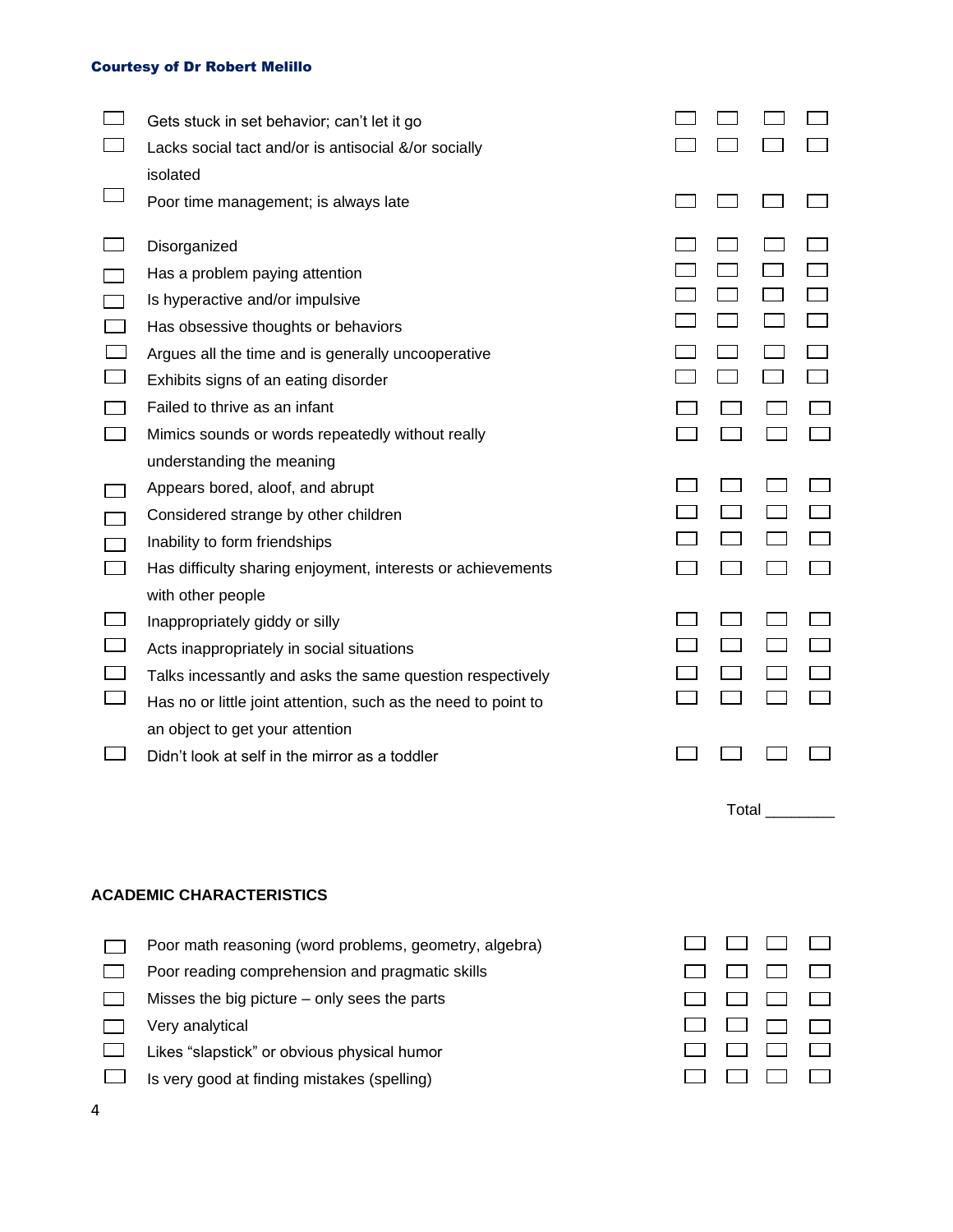| Takes everything literally                                     |  |  |
|----------------------------------------------------------------|--|--|
| Doesn't always reach a conclusion when speaking                |  |  |
| Started speaking early                                         |  |  |
| Has tested for a high IQ, but scores run the whole spectrum;   |  |  |
| or IQ is above normal in verbal ability and below average in   |  |  |
| performance abilities                                          |  |  |
| Was an early word reader                                       |  |  |
| Is interested in unusual topics                                |  |  |
| Learns in a rote (memorizing) manner                           |  |  |
| Learns extraordinary amounts of specific facts about a subject |  |  |
| Is impatient                                                   |  |  |
| Speaks in a monotone; has little voice inflection              |  |  |
| Is a poor nonverbal communicator                               |  |  |
| Doesn't like loud noises (like fireworks)                      |  |  |
| Speaks out load regarding what he or she is thinking           |  |  |
| Talks "in your face", is a space invader                       |  |  |
| Good reader but does not enjoy reading                         |  |  |
| Analytical; led by logic                                       |  |  |
| Follows rules without questioning them                         |  |  |
| Good at keeping track of time                                  |  |  |
| Easily memorizes spelling and mathematical formulas            |  |  |
| Enjoys observing rather than participating                     |  |  |
| Would rather read an instruction manual before trying          |  |  |
| something new                                                  |  |  |
| Math was often the first academic subject that became a        |  |  |
| problem                                                        |  |  |

# $\begin{array}{ccc} \square & \square & \square \end{array}$  $\Box$   $\Box$   $\Box$  $\Box$   $\Box$   $\Box$  $\Box$   $\Box$   $\Box$  $\begin{array}{ccc} \square & \square & \square \end{array}$  $\begin{array}{c} \square \end{array} \begin{array}{c} \square \end{array} \begin{array}{c} \square \end{array}$  $\Box$   $\Box$   $\Box$  $\Box$   $\Box$   $\Box$  $\Box$   $\Box$   $\Box$  $\begin{array}{c} \square \end{array} \begin{array}{c} \square \end{array}$  $\Box$   $\Box$   $\Box$  $\Box$   $\Box$   $\Box$  $\square$   $\square$   $\square$  $\square$   $\square$   $\square$  $\Box$   $\Box$   $\Box$  $\Box$   $\Box$   $\Box$  $\begin{array}{c} \square \end{array} \begin{array}{c} \square \end{array}$  $\begin{array}{c} \square \end{array} \square \begin{array}{c} \square \end{array}$  $\Box$   $\Box$   $\Box$  $\Box$   $\Box$   $\Box$

### **COMMON IMMUNE CHARACTERISTICS**

Has lots of allergies

Rarely gets colds and infections

| <b>Contract Contract</b> |                           | <b>Particular Property</b> | $\mathbf{1}$                  |
|--------------------------|---------------------------|----------------------------|-------------------------------|
| and the                  | $\mathbf{I} = \mathbf{I}$ | <b>The Contract State</b>  | <b>The Contract State</b>     |
|                          |                           | П.                         | $\mathbf{I}$ and $\mathbf{I}$ |

Total \_\_\_\_\_\_\_\_\_

5

 $\Box$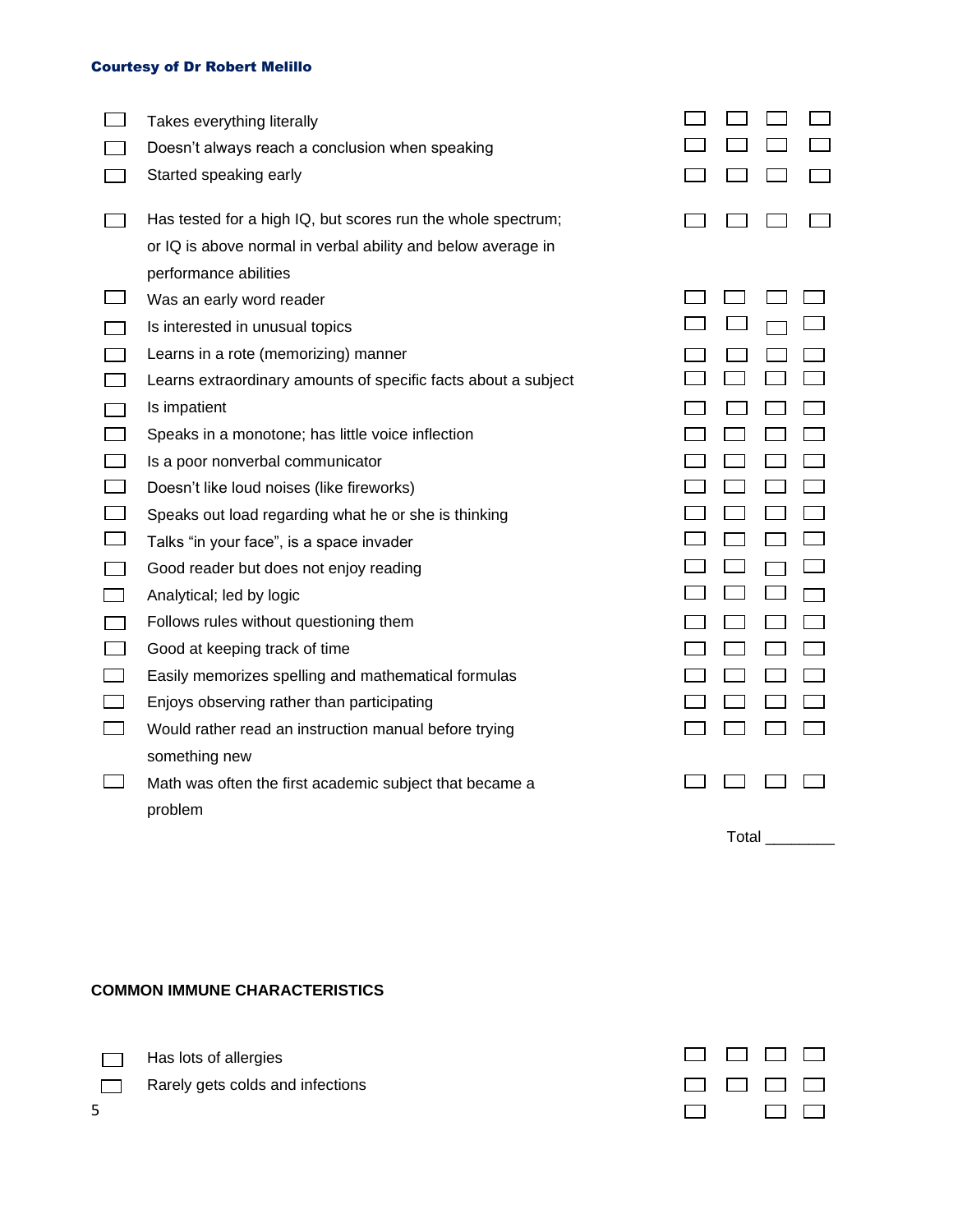| Has had or has eczema or asthma<br>Skin has little white bumps, especially on the back of the arms<br>Displays erratic behavior - good one day, bad the next<br>Craves certain foods, especially dairy and wheat products | Total |  |
|---------------------------------------------------------------------------------------------------------------------------------------------------------------------------------------------------------------------------|-------|--|
| <b>AUTONOMIC CHARACTERISTICS</b>                                                                                                                                                                                          |       |  |
| Problems with bowels, such as constipation and diarrhea                                                                                                                                                                   |       |  |
| Has a rapid heart rate and/or high blood pressure for age                                                                                                                                                                 |       |  |
| Appears bloated, especially after meals, often complaints                                                                                                                                                                 |       |  |
| of stomach pains                                                                                                                                                                                                          |       |  |
| Has body odor                                                                                                                                                                                                             |       |  |
| Sweats a lot                                                                                                                                                                                                              |       |  |
| Hands are always moist and clammy                                                                                                                                                                                         |       |  |
|                                                                                                                                                                                                                           | Total |  |

**Score: Add the seven scores of a right brain together and enter the total here \_\_\_\_\_\_\_\_\_.**

#### **CHARACTERISTICS OF A LEFT BRAIN**

## **MOTOR CHARACTERISTIC**

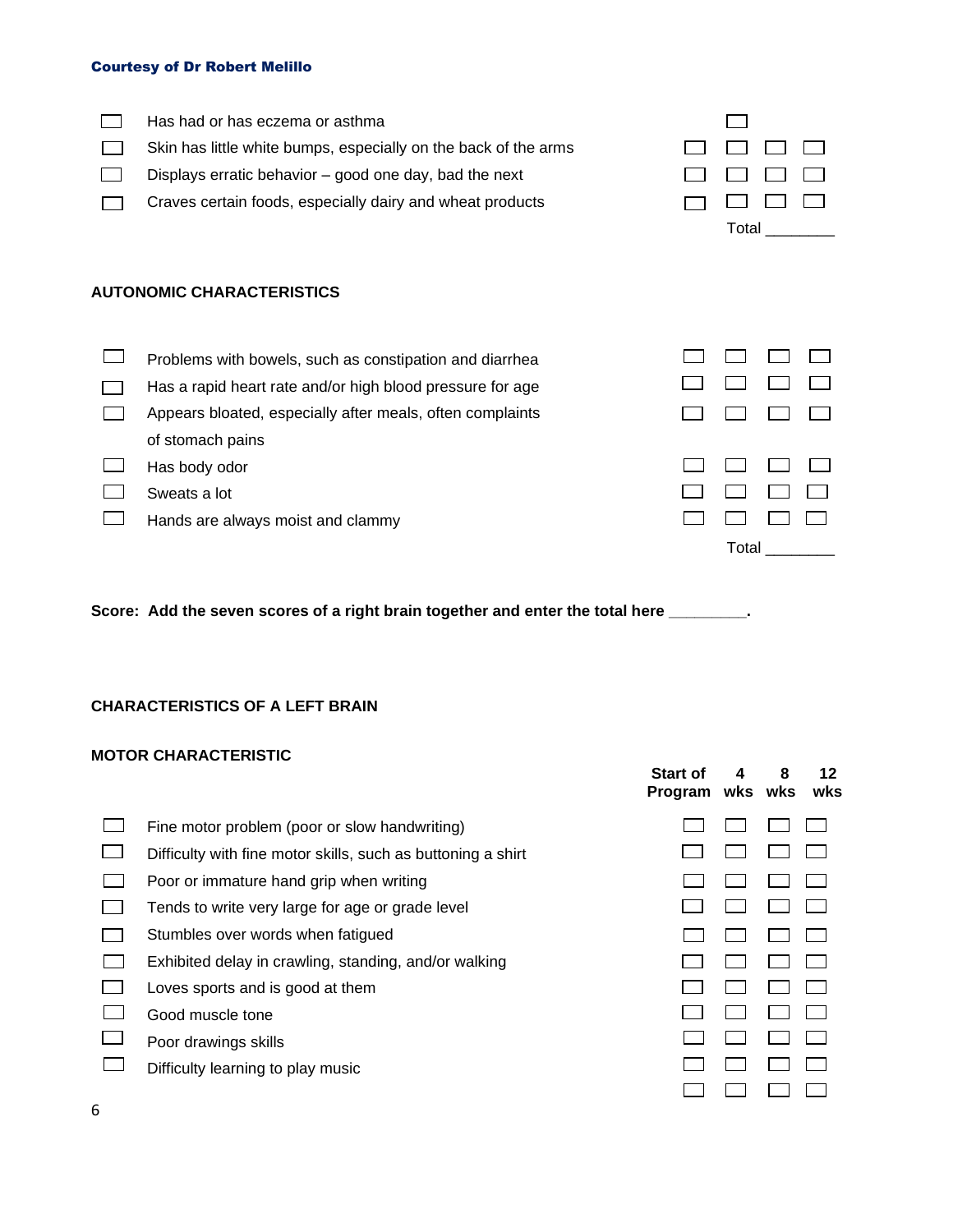| Likes to fix things with the hands and is interested in<br>anything mechanical          |       |  |
|-----------------------------------------------------------------------------------------|-------|--|
| Difficulty planning and coordinating body movements                                     |       |  |
| <b>SENSORY CHARACTERISTICS</b>                                                          | Total |  |
| Doesn't seem to have many sensory issues or<br>problems, such as a sensitivity to sound |       |  |
| Has good spatial awareness                                                              |       |  |
| Has good sense of balance                                                               |       |  |
| Eats just about anything                                                                |       |  |
| Has a normal to above-average sense of taste and smell                                  |       |  |
| Likes to be hugged and held                                                             |       |  |
| Does not have any oddities concerning clothing                                          |       |  |
| Has auditory processing problems                                                        |       |  |
| Seems not to hear well, although hearing tests normal                                   |       |  |
| Delay in speaking was attributed to ear infections                                      |       |  |
| Gets motion sick and has other motion sickness issues                                   |       |  |
| Is not undersensitive or oversensitive to pain                                          |       |  |

# **EMOTIONAL CHARACTERISTICS**

|                                                                                        | <b>Start of</b><br>Program wks wks | 4 | 8 | 12<br>wks |
|----------------------------------------------------------------------------------------|------------------------------------|---|---|-----------|
| Overly happy and affectionate: loves to hug and kiss<br>Frequently moody and irritable |                                    |   |   |           |
| Loves doing new or different things but gets bored easily                              |                                    |   |   |           |
| Lacks motivation                                                                       |                                    |   |   |           |
| Withdrawn and shy                                                                      |                                    |   |   |           |
| Excessively cautious, pessimistic, or negative                                         |                                    |   |   |           |
| Doesn't seem to get any pleasure out of life                                           |                                    |   |   |           |
| Socially withdrawn                                                                     |                                    |   |   |           |
| Cries easily; feelings get hurt easily                                                 |                                    |   |   |           |

Total \_\_\_\_\_\_\_\_\_

7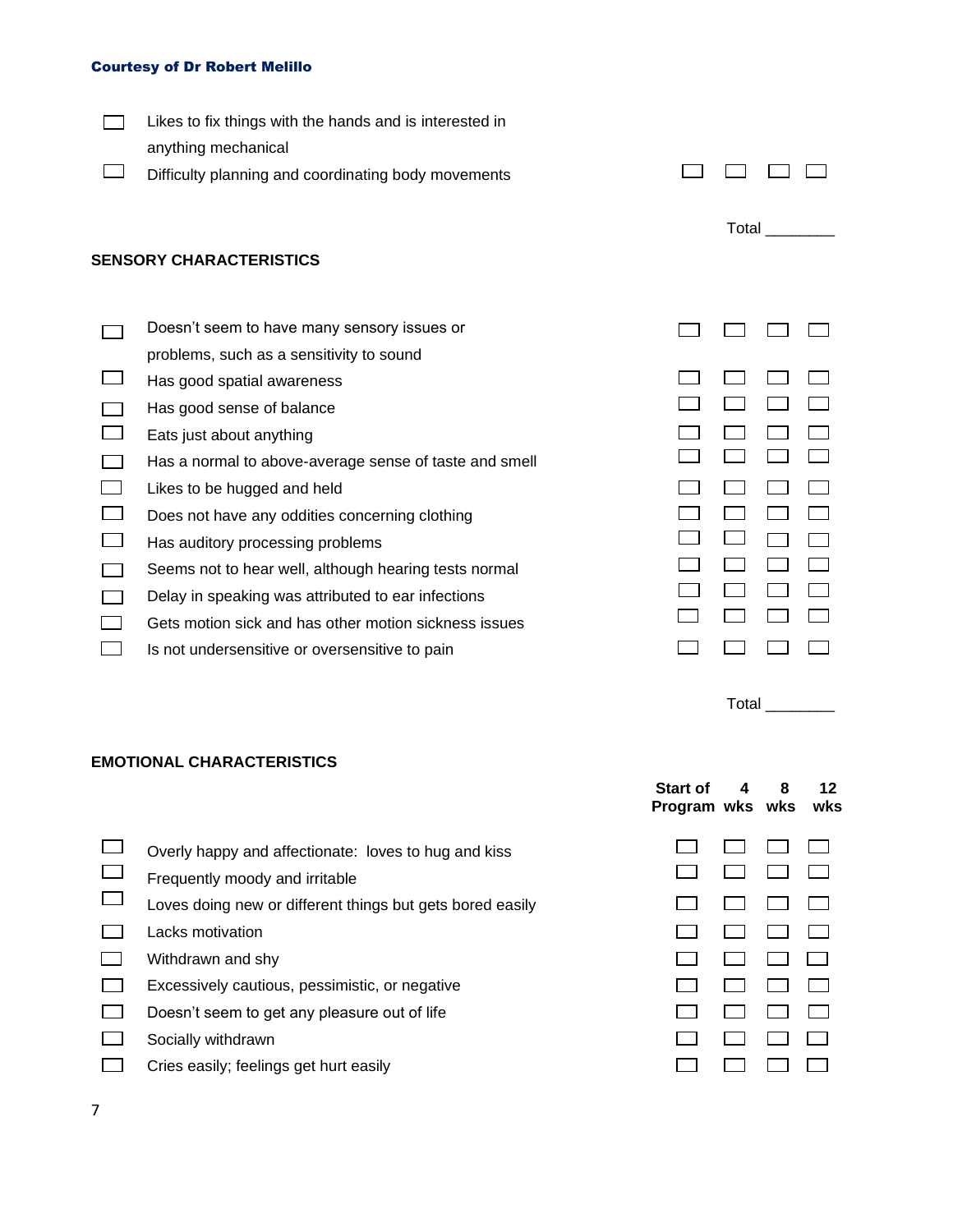| Seems to be in touch with own feelings                |  |  |
|-------------------------------------------------------|--|--|
| Empathetic to other people's feelings; reads people's |  |  |
| emotions well                                         |  |  |
| Gets embarrassed easily                               |  |  |
| Very sensitive to what others think about him or her  |  |  |
|                                                       |  |  |

Total \_\_\_\_\_\_\_\_\_

 $\Box$  $\Box$ 

 $\Box$  $\Box$ 

# **BEHAVIORAL CHARACTERISTICS**

|                                                                                                                                                                                                                                                                                                                                                                                                                                                                                                                                                                                                                            | <b>Start of</b><br>Program wks wks |       | Զ |           | 12<br>wks |
|----------------------------------------------------------------------------------------------------------------------------------------------------------------------------------------------------------------------------------------------------------------------------------------------------------------------------------------------------------------------------------------------------------------------------------------------------------------------------------------------------------------------------------------------------------------------------------------------------------------------------|------------------------------------|-------|---|-----------|-----------|
| Procrastinates<br>Is extremely shy, especially around strangers<br>Is very good at nonverbal communication<br>Is well liked by other children and teacher<br>Does not have any behavioral problems in school<br>Understands social rules<br>Has poor self-esteem<br>Hates doing homework<br>Is very good at social interaction<br>Makes good eye contact<br>Likes to be around people and enjoys social activities,<br>such as going to parties<br>Doesn't like to go to sleepovers<br>Is not good at following routines<br>Can't follow multiple-step directions<br>Is in touch with own feelings<br>Jumps to conclusions |                                    | Total |   |           |           |
| <b>ACADEMIC CHARACTERISTICS</b>                                                                                                                                                                                                                                                                                                                                                                                                                                                                                                                                                                                            | <b>Start of</b><br>Program wks wks | 4     | 8 | 12<br>wks |           |

| $\Box$ Very good at big picture skills                |                             |  |
|-------------------------------------------------------|-----------------------------|--|
| $\Box$ Is an intuitive thinker and is led by feelings | $\Box$ $\Box$ $\Box$ $\Box$ |  |
| $\Box$ Good at abstract "free" association            |                             |  |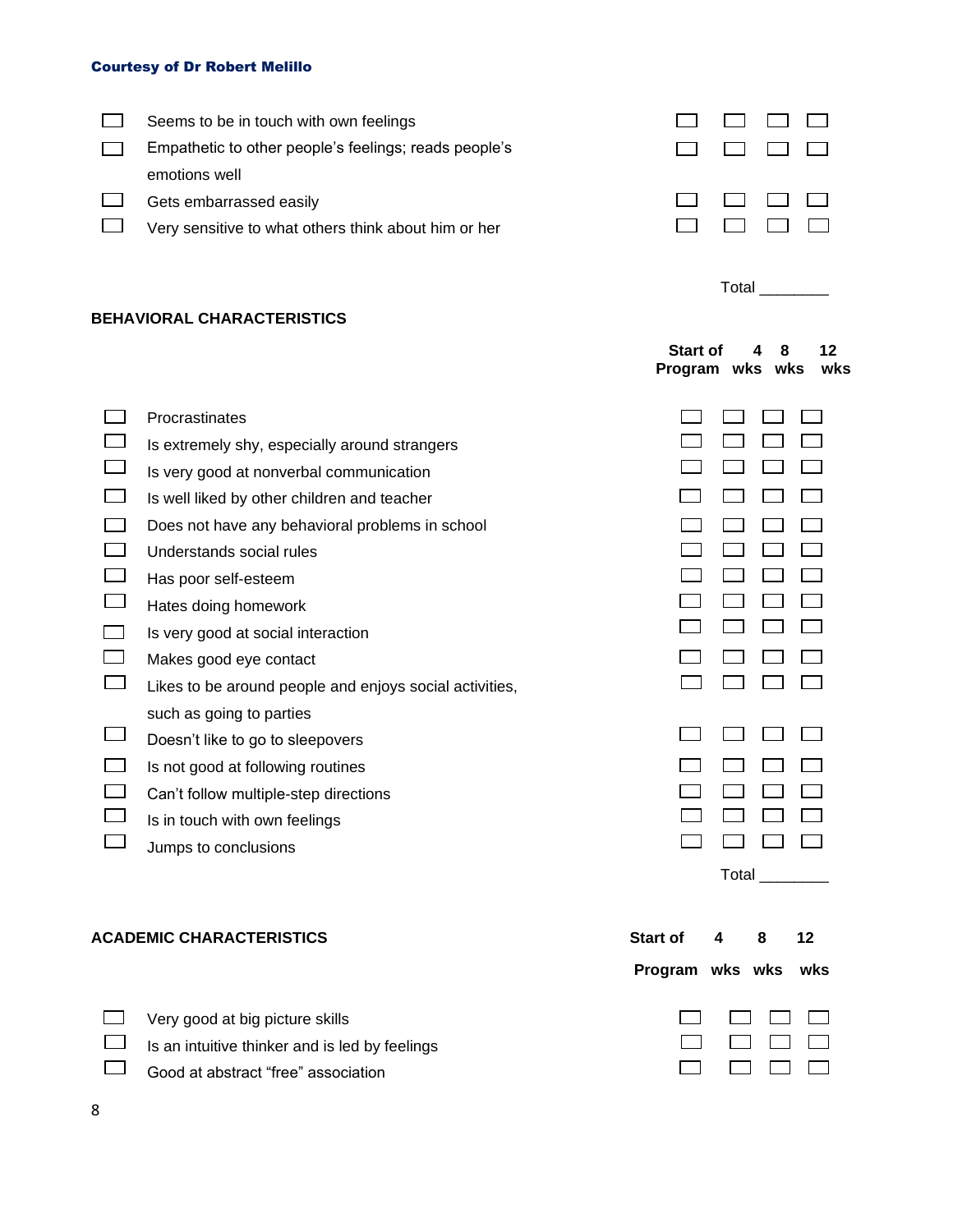|                                                              | Poor analytical skills<br>Very visual; loves images and patterns<br>Constantly questions why you're doing something                                                                                                                                                                                                                                                                                                            |  |  |
|--------------------------------------------------------------|--------------------------------------------------------------------------------------------------------------------------------------------------------------------------------------------------------------------------------------------------------------------------------------------------------------------------------------------------------------------------------------------------------------------------------|--|--|
|                                                              | or why rules exist<br>Has poor sense of time<br>Enjoys touching and feeling actual objects<br>Has trouble prioritizing<br>Is unlikely to read instructions before trying something new<br>Is naturally creative, but needs to work hard to develop full potential                                                                                                                                                              |  |  |
| └─<br>$\overline{\phantom{a}}$<br>$\mathcal{L}^{\text{max}}$ | Would rather do things instead of observe<br>Uses good voice inflection when speaking<br>Misreads or omits common small words<br>Has difficulty saying long words<br>Reads very slowly and laboriously<br>Had difficulty naming colors, objects, and letters as a toddler<br>Needs to hear or see concepts many times in order to learn them<br>Has shown a downward trend in test scores or school performance<br>achievement |  |  |
| $\Box$<br>囗                                                  | Schoolwork is inconsistent<br>Was a late talker<br>Has difficulty pronouncing words (poor with phonics)<br>Has difficulty learning the alphabet, nursery rhymes, or songs                                                                                                                                                                                                                                                      |  |  |
|                                                              | when young<br>Has difficulty finishing homework or finishing a conversation<br>Acts before thinking and makes careless mistakes<br>Daydreams a lot<br>Has difficulty sequencing events in the proper order<br>Often writes letters backward<br>Is poor at basic math skills<br>Has poor memorization skills<br>Has poor academic ability<br>Has an IQ lower than expected and verbal scores are lower<br>than nonverbal scores |  |  |
|                                                              | Performs poorly on verbal tests<br>Needs to be told to do something several times before acting on it<br>Stutters or stuttered when younger                                                                                                                                                                                                                                                                                    |  |  |

9